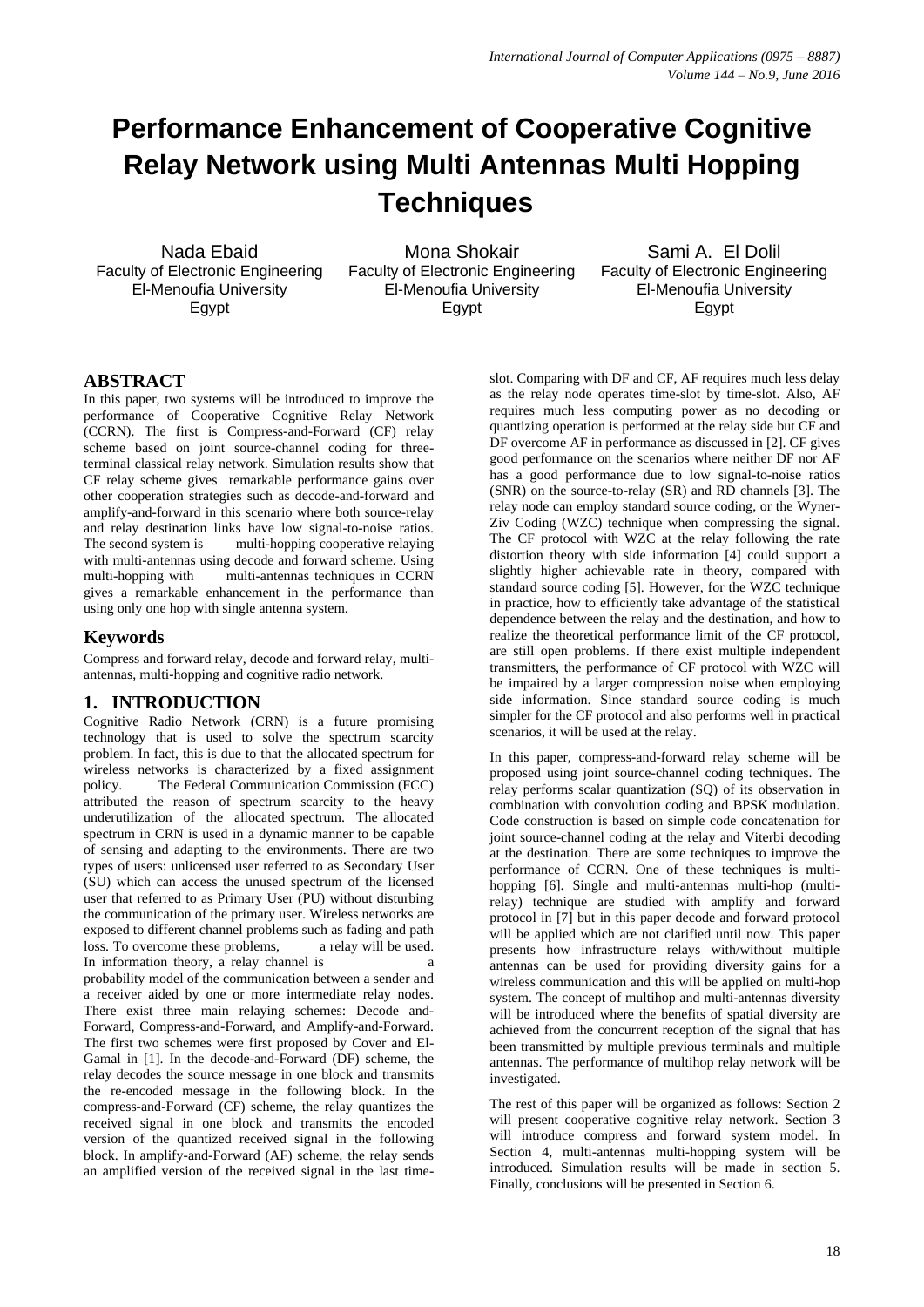## **2. COOPERATIVE COGNITIVE RELAY NETWORK (CCRN)**

Cooperative cognitive relay network has been recently proposed as a promising technology to improve the utilized efficiency of radio spectrum. It allows secondary user network to coexist with primary user networks through spectrum sharing, provided that the secondary spectrum access will not affect the PU's performance. PU in CCRN selects some secondary users to relay the traffic of its transmitter cooperatively toward the intended destination. The primary link gives out a portion of the channel access time to the selected SUs. Primary user decide to lease the spectrum for a fraction of time to the SUs in exchange for their cooperation in relaying the primary data [8].Providing service for PUs, improving the primary transmission performance, so that the PUs are willing to yield transmission opportunities for SUs as a reward [9]. This paper for simplify will refer to primary user transmitter as a source and primary user receiver as a destination and secondary users as hops or relays.

## **3. COMPRESS AND FORWARD SYSTEM MODEL**

Relay channels (source-relay, source-destination, and relaydestination) are considered to be half-duplex independent Rayleigh fading channels with Additive White Gaussian Noise (AWGN). The channels are considered to be slow fading so that the coefficients are constant over the time duration of one symbol, that is, over one time slot. The channel coefficients and AWGN signals are all mutually independent. Throughout this paper transmissions over the different channels are assumed to be interference-free (the channels are orthogonal).



#### **Fig.1: System model of a classical relay network with compress and forward relay scheme**.

As illustrated in Figure 1, communication is divided into two phases. In the first one, the source transmits its signal Xs and both relay and destination observe noisy versions of this transmitted signal, YSR and YSD, respectively. After this phase is completed, the relay compresses its observation using Scalar Quantizer (SQ) which is a mapping of an input value into a finite number of output values. Scalar quantization is the most common type of quantization. It typically denoted as, the process of using a quantization function to map a scalar (one-dimensional) input value to a scalar output value. Scalar quantization can be as simple and intuitive as rounding high precision numbers to the nearest integer or to the nearest multiple of some other unit of precision. The next step is processing the output signal by using a combination of convolutional coding and Binary Phase Shift Keying (BPSK) modulator. Using source coding tools in compress and forward relay scheme leads to eliminate this superfluous information and then perform channel coding to combat errors on the RD link by introducing controlled redundancy [10]. Then the signal  $Xr$  will be sent during the second phase of communication. The destination observes a noisy version YRD of the relay transmission and makes BPSK demodulation. A Viterbi decoder uses the Viterbi algorithm for decoding the demodulated signal to recover the quantized signal W. Finally Maximum Ratio Combining (MRC) is implemented to combine the two received signals from the source (YSD) and relay (YRD), and makes a decision on the transmitted signal.

# **4. MULTI-ANTENNAS MULTI-HOPPING SYSTEM MODEL**

In CCRN using secondary users as cooperative relays with multi-antennas to relay the signal of Pu will achieve the advantages of spatial diversity which is a powerful communication receiver technique that provides wireless link improvement at a relatively low cost. Diversity techniques are used in wireless communications systems to primarily improve performance over a fading radio channel. In such a system, the receiver is provided with multiple copies of the same information signal which is transmitted over two or more real or virtual communication channels. The source transmits symbols to the destination with the help of the  $K$ relays, using a time orthogonal DF protocol over  $K+1$  time slots (one for the source and one for each of the relays). All channels are Rayleigh fading channels with additive white Gaussian noise (AWGN) .As illustrated in Figure 2 using two antennas in one hop (one relay) system means that the signal transmitted from the source will be broadcasted over two different channels. The received signals at the relay at the first time slot can be expressed by,

$$
y_{s,i_n} = \sqrt{P_s} h_{s,i_n} x + n_{s,i_n}
$$

(1) where  $x$  is the zero-mean and unit-energy transmitted symbol,  $P_s$  is the source power and  $h_{s,in}$  is the channel response between source and relay number i with antenna

number *n*.  $n_{s,i_n} \sim CN$  (0,  $\sigma_{s,i_n}^2$ ) is the complex Gaussian noise samples between source and relay. The received signal at the destination at the same time slot is given by,



**Fig. 2: One hop with two antennas system model.**

At the second time slot relay will combine the two received signals using MRC. In MRC, suitable weight to each receiving signal will be selected depending on the value of the SNR of the receiving signal at the receiving node. The combined signal will be decoded and re-encoded. Relay send re-encoded signal to the destination using its two antennas on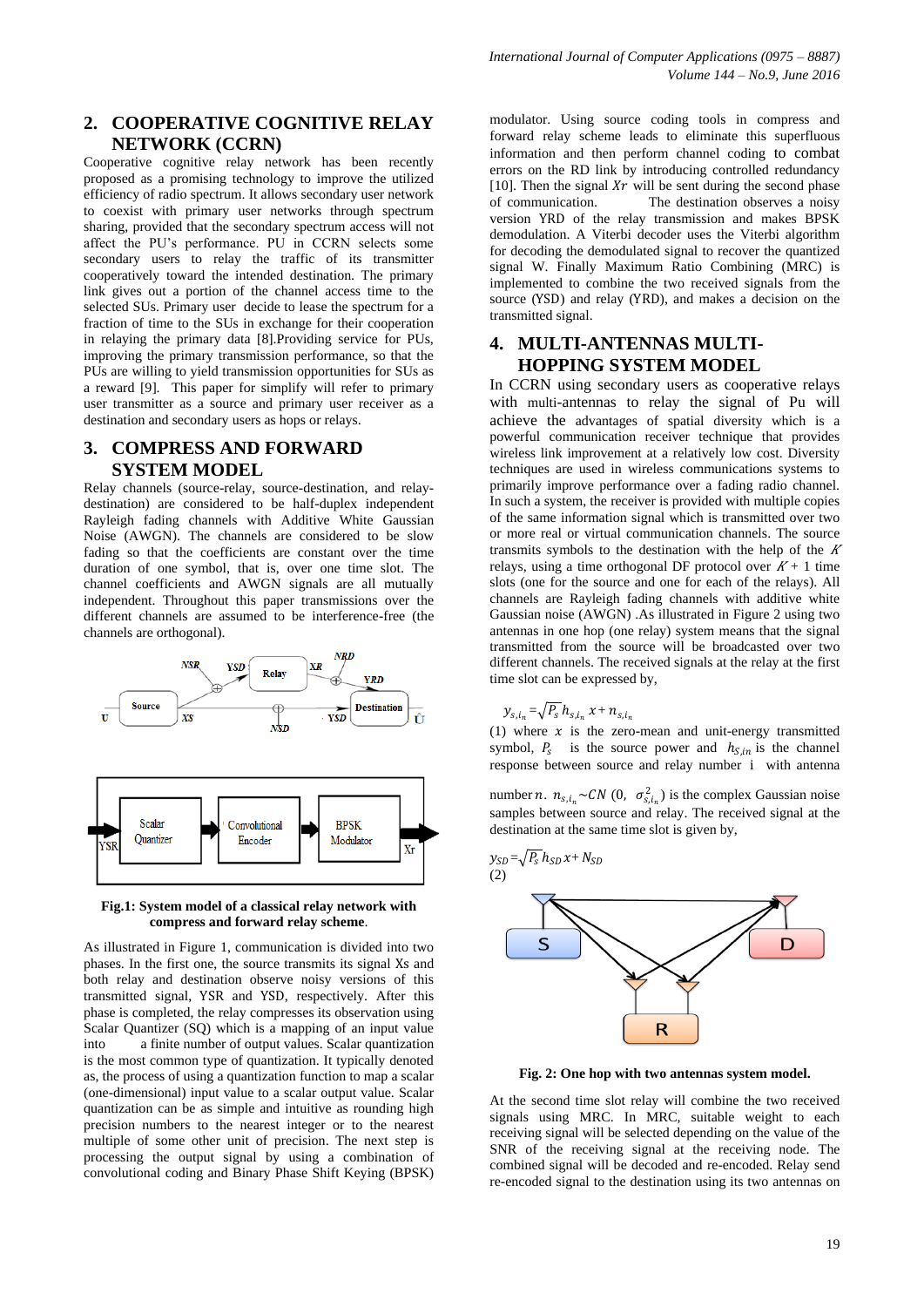two different channels. Finally, received signals at the destination from the direct link and relay links through all time slots will be maximal ratio combined. By increasing the number of hops( relays) with two antennas at each relay to two hops, it gives the signal the chance to go through more paths than one hop with two antennas and two hops with one antenna. At the first time slot, the source transmits its signal to the destination and also to the two relays with two antennas through four different paths. In the second time slot, the received signals at each relay will be combined using MRC and the combined signal at each relay will be decoded and reencoded and forward to the destination and also the first relay will transmit its re-encoded signal to the second relay through different four paths. At the third time slot, the second relay will combine the four received signals and then the combined signal will be decoded, re-encoded and then broadcasted through the two antennas of the second relay to the destination. Finally at the destination, all the received signal through the three time slots will be maximal ratio combined, Viterbi decoded and BPSK demodulated. Then it makes a decision on the transmitted signal.



**Fig. 3: Two hops with two antennas system model**

## **5. SIMULATION RESULTS**

The performance of compress and forward relay system and the multi-hopping multi antenna system will be evaluated with simulations in CCRN. Source messages consist of  $10^6$ uniform bits protected with a recursive systematic convolutional code and modulated with BPSK. The compress and forward relay system presented here uses scalar quantizer with 2, 4, 6 and 8 levels and convolution codes with rate 1/2 and also uses BPSK modulation scheme. In this part, an approximate Bit Error Rate (BER) will be presented versus signal to noise ratio for the multi-hop system with K relays with a different number of antennas at the relay using (BPSK) scheme. All the results that will be taken after all signals from all channels are combined using MRC. Figure 4 shows the simulation of the direct link, AF and DF protocols. From this figure, it can be concluded that significant improvement in performance is observed by using DF protocol than using AF or the direct link.



**Fig. 4: Performances comparison for AF and DF with BPSK modulation scheme**

In Figure 5, decode and forward one hop single and multiantenna simulation result will be presented. It is found that the performance of decode-and-forward relaying using two antennas at the relay in one hop system model is better than using one antenna at the relay in also one hop system model. For example at SNR=15dB and BPSK modulation scheme using one hop with one antenna give BER equal to  $6 * 10^{-4}$ but by increasing number of antennas to two antennas BER will reduce to 10−<sup>4</sup> .



**Fig. 5: BER performances for DF with BPSK scheme in one hop with one and two antennas**

Figure 6 shows that increasing the number antennas from one antenna to two antennas in two hops techniques give a remarkable improvement on the performance of the system. For example at SNR=15dB and BPSK modulation scheme using two hops with one antenna give BER equal to 2\*10−<sup>4</sup> but by increasing the number of antennas to two antennas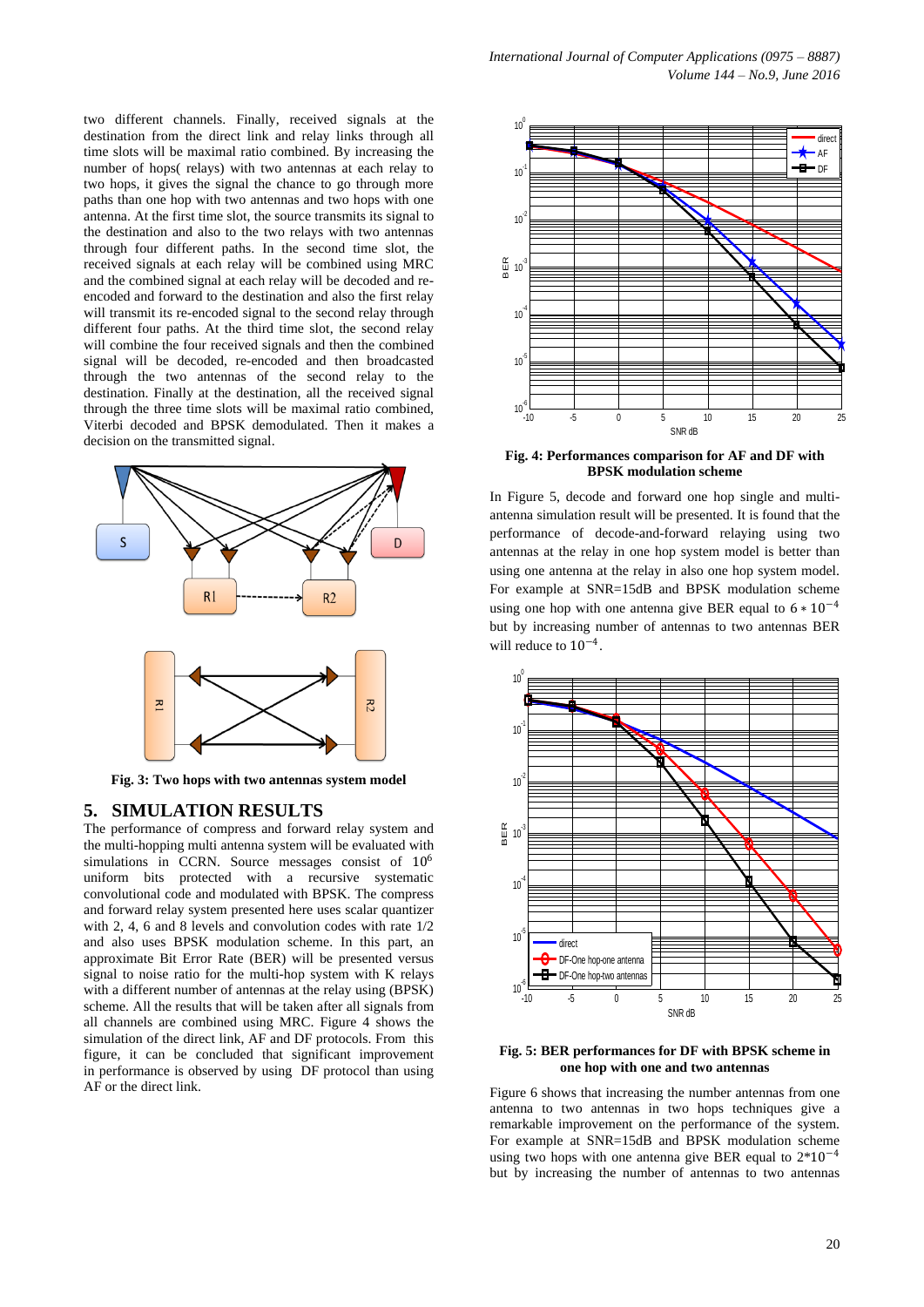BER will reduce to  $10^{-6}$ . These results prove that by increasing the number of hops and the number of antennas the performance of the system will give remarkable improvement in the performance of the system.



**Fig. 6: BER performances for DF with BPSK scheme in two hops one and two antennas**

It is clear from Figure 7 that using two hops with two antennas gives the best performance in the multi-hopping system.



### **Fig.7: BER performances for DF with BPSK scheme multi-hopping system**

Figure 8 shows the simulation of direct link, AF, DF and CF with different quantization rates. Using CF relay scheme is one of the solutions to minimize the disadvantages of AF and DF relay technique as mentioned earlier especially at low SNR. From this figure, it can be concluded that significant improvement in performance is observed by using CF technique than using AF ,DF and the direct link under BPSK modulation in terms of signal to noise ratio and bit error rate. For example at SNR=5dB, the BER approximately equal to  $8*10^{-3}$  at CF,  $4*10^{-2}$  at DF protocol,  $5*10^{-2}$  at AF protocol and 6\*10−<sup>2</sup> at the direct link. The numerical results indicate that CF relay outperforms the direct, AF and DF relay technique. By increasing the quantization rate in CF relaying technique it can be observed that at the same value of SNR a remarkable decrease in BER will occur. At instant SNR = 5dB using CF with quantization rate equal to 4 bit per sample BER decreases to  $6*10^{-3}$  and at quantization rate 6 bit per sample BER becomes 3\*10−<sup>3</sup> . Increasing quantization rate to 8bit per sample causes more reduction than other quantization rates in BER as it gives BER equal to  $9*10^{-4}$ .



**Fig.8: performances comparison for AF, DF and CF with BPSK modulation scheme** 

## **6. CONCLUSION**

A new implementation of CF for CCRN was presented. Based on joint (source-channel) coding and modulation, the proposed design allowed for cooperation with limited relay complexity. Proposed design that was used in this paper focused on providing good performance in the cases where neither DF nor AF fully had good performance due to low signal-to-noise ratios. Simulation results confirmed that remarkable gains could be achieved by using CF system over previously existing cooperation protocols. Multi-antennas multi-hopping techniques with decode and forward cooperative relays were introduced at BPSK modulation schemes in CCRN. It was obvious that using multi-hopping multi-antennas system improved the performance of the system than single antenna multihop system but if this number of hops increases over specified number, the interference will increase. To avoid this interference, the system will be more complex.

## **7. REFERENCES**

- [1] Thomas M. Cover and Abbas El Gamal, "Capacity Theorems for the Relay Channel", IEEE Transactions on Information Theory, pp. 572–584, 1979.
- [2] R.U. Nabar, H. Bolcskei and F.W. Kneubuhler, "Fading Relay Channels: Performance Limits and Space–Time Signal Design", IEEE Journal on Selected Areas in Communication, vol. 22, no. 6, Aug. 2004.
- [3] Blasco-Serrano, R. Thobaben, and M. Skoglund, "Bandwidth Efficient Compress-and-Forward Relaying Based on Joint Source Channel Coding", IEEE International Conf. on Communications, 2011.